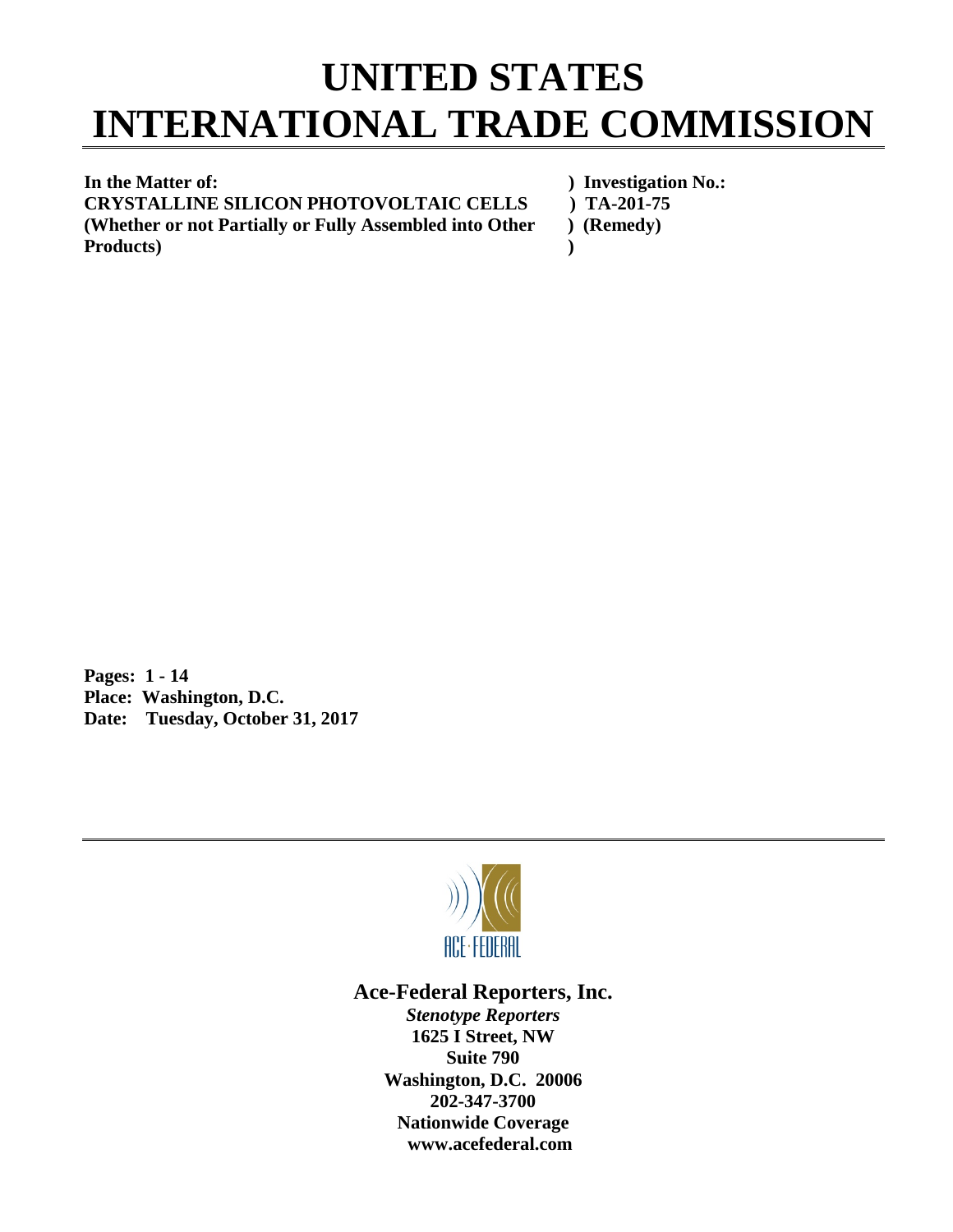1 THE UNITED STATES INTERNATIONAL TRADE COMMISSION 2 In the Matter of: ) Investigation No.: 3 CRYSTALLINE SILICON ) TA-201-75 4 PHOTOVOLTAIC CELLS ) (Remedy) 5 (Whether or not Partially or ) 6 Fully Assembled into Other ) 7 Products) ) e a seu ann an 1882. Bha an 1892 an 1892 an 1892 an 1892 an 1892. Bha an 1892 an 1892 an 1892 an 1892 an 1892 9 10 Tuesday, October 31, 2017 11 Main Hearing Room (Room 101) 12 U.S. International 13 Trade Commission 14 500 E Street, S.W. 15 Washington, D.C. 16 The meeting, commenced, pursuant to notice, at 17 11:00 a.m., before the Commissioners of the United States 18 International Trade Commission, Chairman Rhonda K. 19 Schmidtlein, presiding. 20 APPEARANCES: 21 On behalf of the International Trade Commission: 22 Commissioners: 23 RHONDA K. SCHMIDTLEIN, CHAIRMAN (presiding) 24 DAVID S. JOHANSON, VICE CHAIRMAN 25 IRVING A. WILLIAMSON, COMMISSIONER

Ace-Federal Reporters, Inc.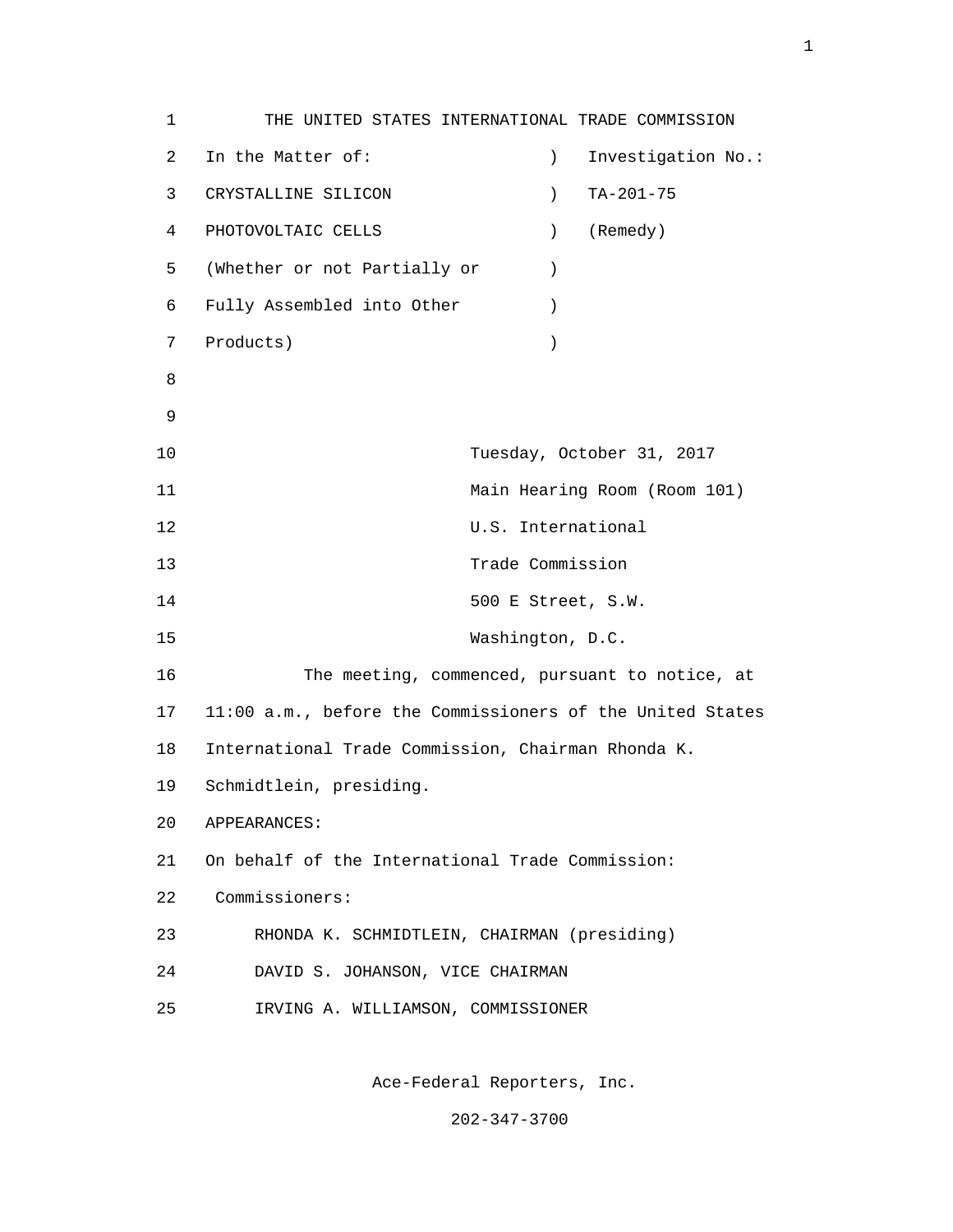1 APPEARANCES (Continued):

| 2        | MEREDITH M. BROADBENT, COMMISSIONER         |
|----------|---------------------------------------------|
| 3        |                                             |
| 4 Staff: |                                             |
| 5        | MICHAEL ANDERSON, DIRECTOR OF THE OFFICE OF |
| 6        | INVESTIGATIONS                              |
| 7        | MARY MESSER, SUPERVISORY INVESTIGATOR       |
| 8        | DEBRA MCNAY, INTERNATIONAL TRADE ANALYST    |
| 9        | JOHN HENDERSON, ATTORNEY/ADVISOR            |
| 10       | JOHN BENEDETTO, INTERNATIONAL ECONOMIST     |
| 11       | DAVID RIKER, INTERNATIONAL ECONOMIST        |
| 12       |                                             |
| 13       | SHARON BELLAMY, RECORDS MANAGEMENT          |
| 14       | SPECIALIST                                  |
| 15       | TYRELL BURCH, LEGAL DOCUMENT ASSISTANT      |
| 16       |                                             |
| 17       |                                             |
| 18       |                                             |
| 19       |                                             |
| 20       |                                             |
| $21\,$   |                                             |
| 22       |                                             |
| 23       |                                             |
| 24       |                                             |
| 25       |                                             |

Ace-Federal Reporters, Inc.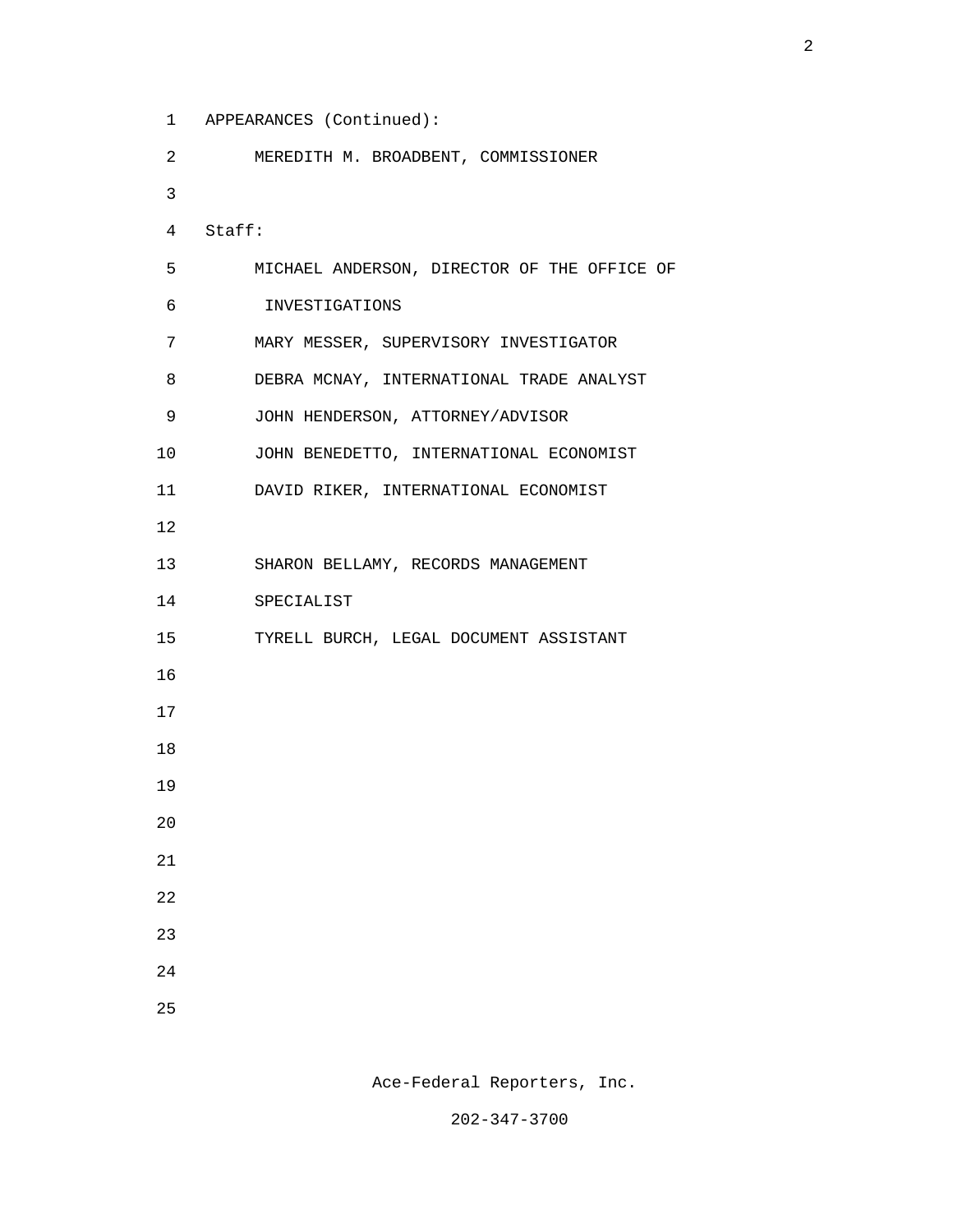| 1  | PROCEEDINGS                                                 |
|----|-------------------------------------------------------------|
| 2  | (11:03 a.m.)                                                |
| 3  | MS. BELLAMY: Will the room please come to                   |
| 4  | order.                                                      |
| 5  | CHAIRMAN SCHMIDTLEIN: Good morning.<br>This                 |
| 6  | meeting of the U.S. International Trade Commission will now |
| 7  | come to order.                                              |
| 8  | I understand that there are no agendas for future           |
| 9  | meetings, minutes, ratification lists or outstanding action |
| 10 | jackets to consider.                                        |
| 11 | Next we turn to the vote in the Remedy phase of             |
| 12 | Investigation number TA-201-75, concerning Crystalline      |
| 13 | Silicon Photovoltaic Cells (Whether or Not Partially or     |
| 14 | Fully Assembled into Other Products.)                       |
| 15 | Welcome to Mr. Anderson and the staff who                   |
| 16 | participated in this investigation. I again want to thank   |
| 17 | this team for the outstanding work that they have done      |
| 18 | during this investigation. I think we've been keeping the   |
| 19 | Economists particularly business over the past few weeks    |
| 20 | and I certainly appreciation their diligence and            |
| 21 | thoroughness, along with the rest of the staff in           |
| 22 | responding to the barrage of questions from my office and   |
| 23 | from the other Commissioner's offices.                      |
| 24 | So again, thank you for all our hard work on this           |
| 25 | Are there any questions for the Staff?<br>case.             |

Ace-Federal Reporters, Inc.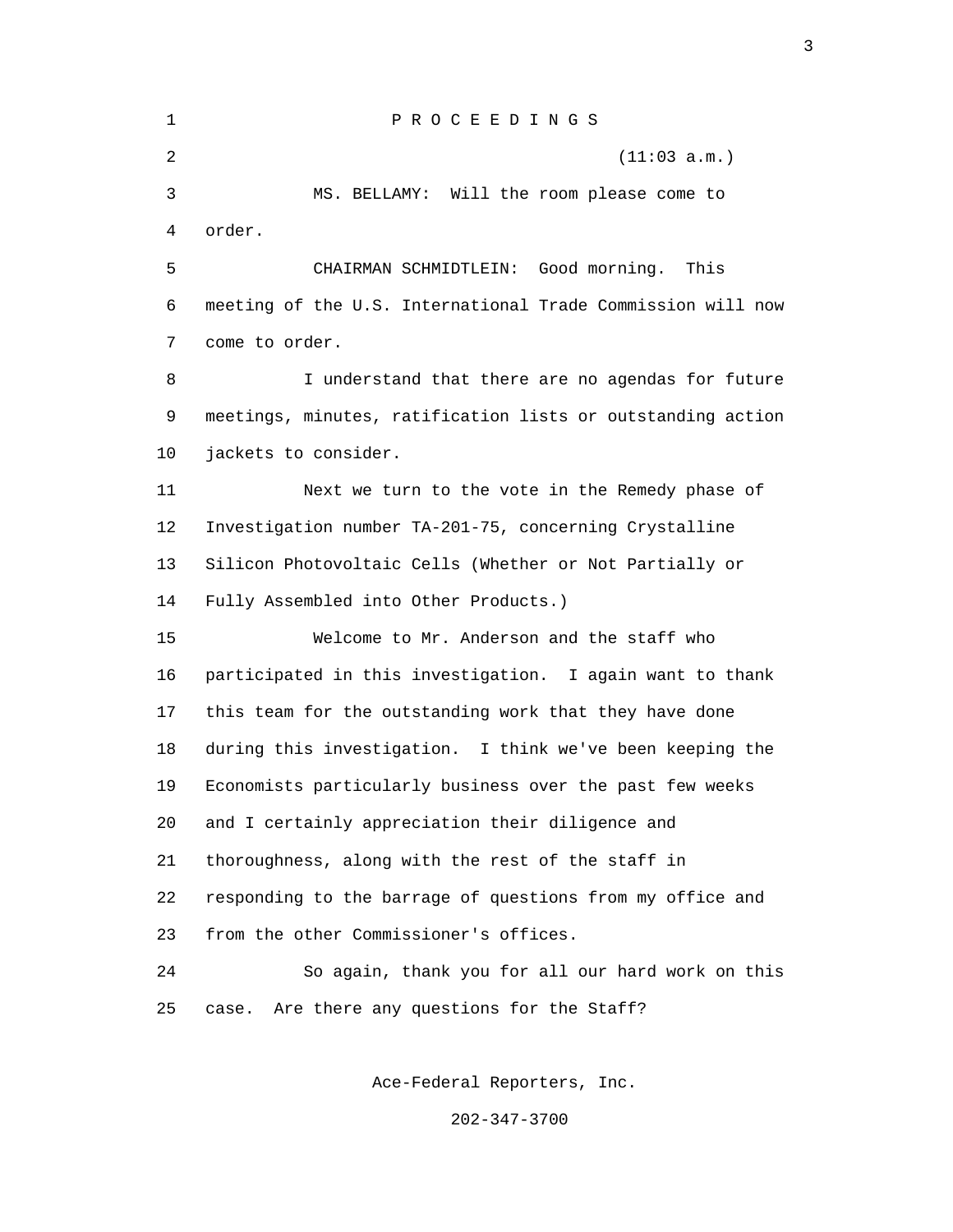1 (No response.)

 2 CHAIRMAN SCHMIDTLEIN: Are there any additions 3 or corrections to the staff report?

 4 MR. ANDERSON: Thank you, Madam Chairman. 5 Michael Anderson from the Office of Investigations. 6 Corrections to the Staff report are contained in 7 INV-PP-139.

 8 CHAIRMAN SCHMIDTLEIN: Thank you. Is there any 9 objection to approval of the staff report as revised? 10 (No response.)

 11 CHAIRMAN SCHMIDTLEIN: Hearing none, it is 12 approved. As you all are aware, on September 22nd, the 13 Commission unanimously found imports of the subject product 14 to be a substantial cause of serious injury to the domestic 15 industry.

 16 In the Remedy phase the Commission is required to 17 recommend the action that would address the serious injury 18 to the domestic industry and be most effective in 19 facilitating the efforts of the domestic industry to make a 20 positive adjustment to import competition.

 21 Because the Commission reached a unanimous 22 determination regarding serious injury, each of the 23 Commissioners will be announcing a remedy recommendation 24 today.

25 Madam Secretary, will you please call the roll?

Ace-Federal Reporters, Inc.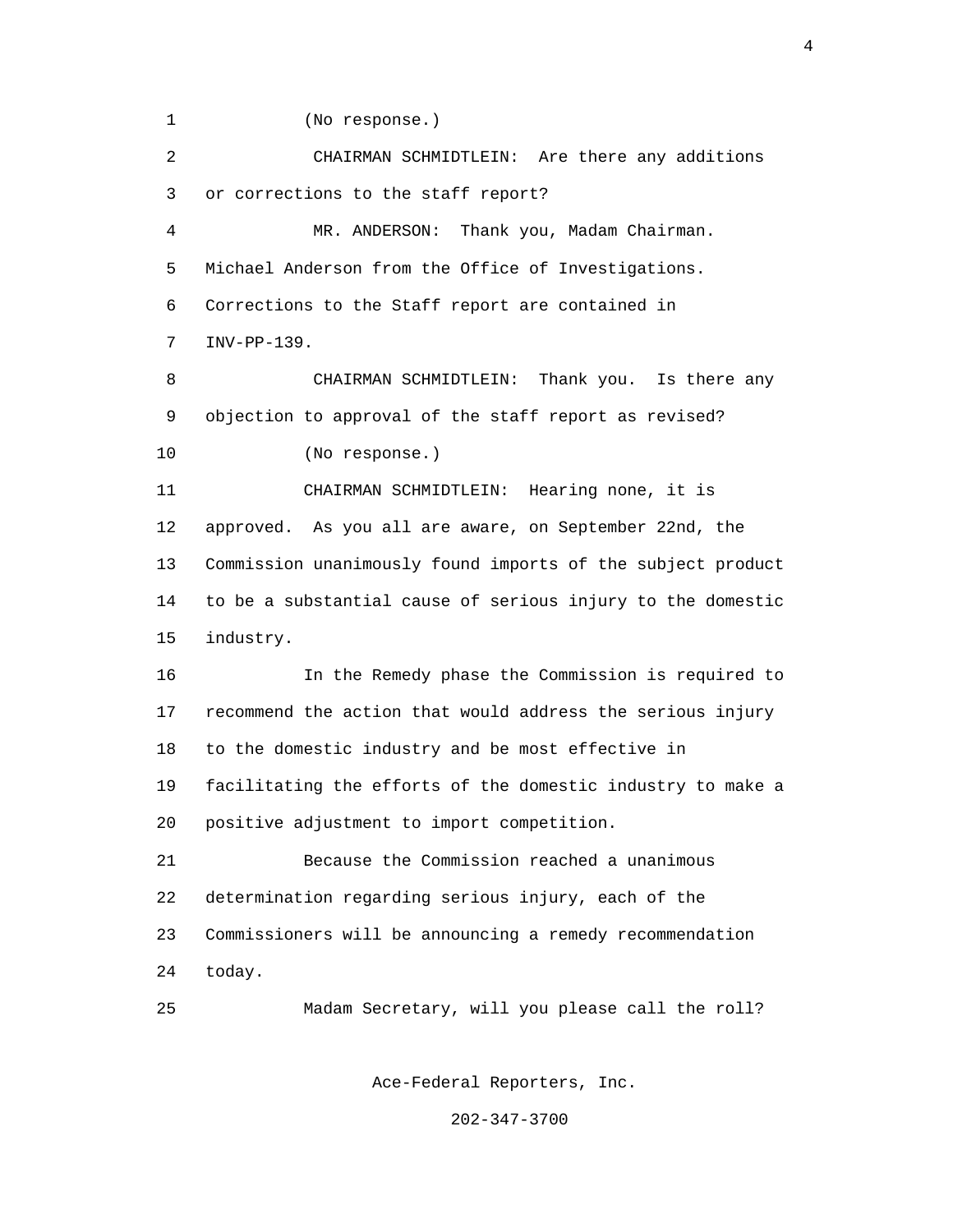1 MS. BELLAMY: Commissioner Broadbent? 2 COMMISSIONER BROADBENT: Thank you, Madam 3 Chairman. Pursuant to Section 202 of the Trade Act of 4 1974, I have determined that CSPV products subject to this 5 investigation are being imported into the United States in 6 such increased quantities as to be a substantial cause of 7 serious injury to the domestic industry producing CSPV 8 products. Therefore, I recommend that the President take 9 the following actions to address the serious injury to the 10 domestic industry and be most effective in facilitating the 11 efforts of the domestic industry to make a positive 12 adjustment to import competition.

 13 Based on the information obtained in this 14 investigation, I have found that the underlying cause of 15 the increase in imports has been damaging global oversupply 16 of CSPV products resulting from subsidization of 17 manufacturers in China in the context of targeted 18 industrial policy programs. I believe the President 19 intends to address China's non-market economic policies 20 that have contributed to global oversupply as part of 21 broader bilateral negotiations with the Government of 22 China, and I support these efforts.

 23 Over the past five year period covered by this 24 safeguard investigation, U.S. producers of CSPV products 25 have suffered operating losses as a result of low market

Ace-Federal Reporters, Inc.

202-347-3700

the contract of the contract of the contract of the contract of the contract of the contract of the contract of the contract of the contract of the contract of the contract of the contract of the contract of the contract o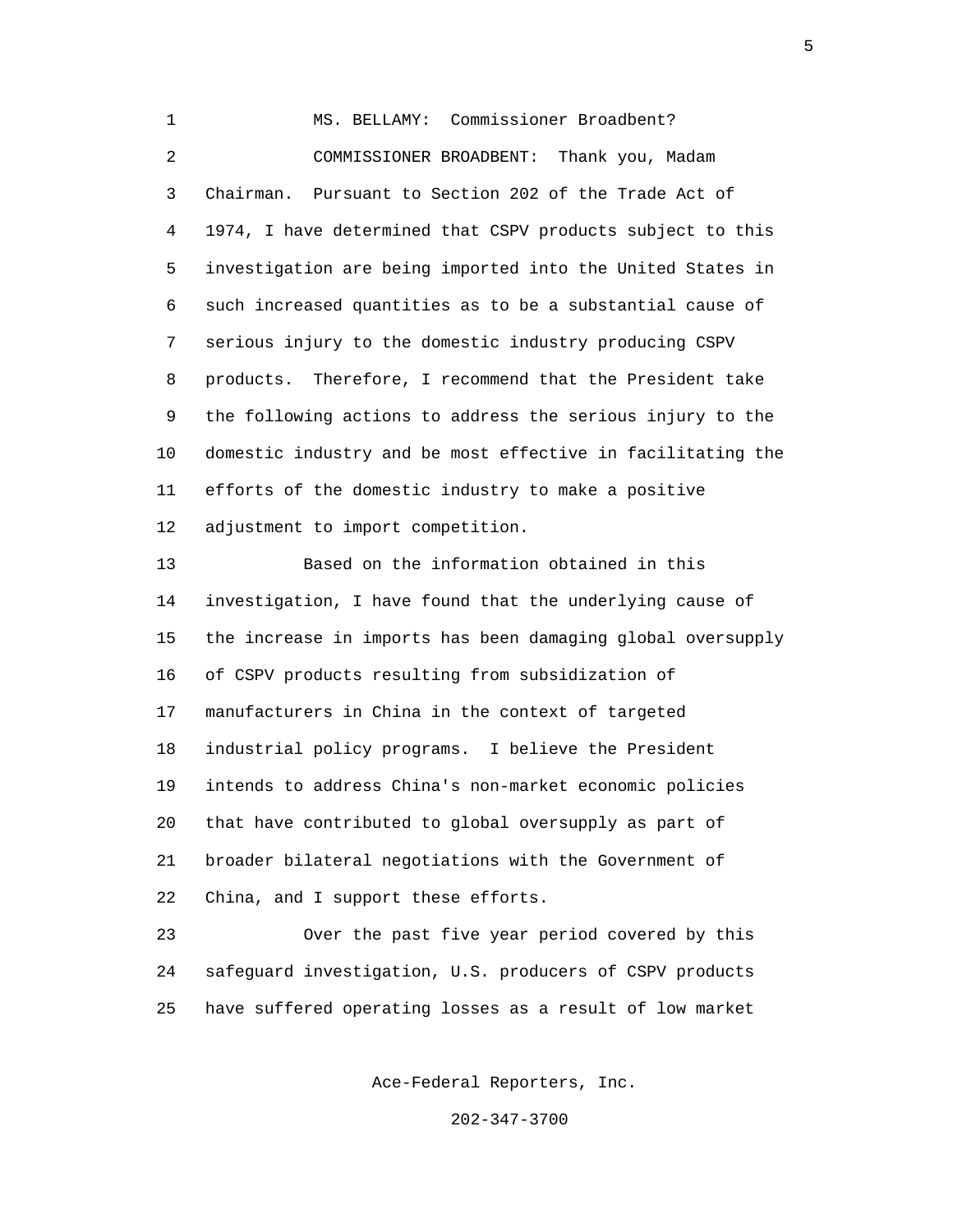1 prices that have prevented the expansion of production 2 capacity necessary to compete successfully with imports. 3 Many U.S. producers have shut down facilities. My 4 recommendations are intended to address the serious injury 5 while seeking to avoid inflicting additional damage on the 6 broader solar energy industry in the United States. The 7 U.S. solar energy industry has been a relative success 8 story in making progress toward grid parity with a carbon 9 neutral source of power. The United States is recognized 10 as a global leader in this broader sector and U.S. 11 taxpayers and policymakers have chosen to support this 12 success over many years.

 13 Therefore, I recommend that the President impose 14 a quantitative restriction on imports of CSPV products into 15 the United States, including cells and modules, for a four 16 year period, administered on a global basis. I recommend 17 that the quantitative restriction be set at 8.9 gigawatts 18 in the first year, and increase by 1.4 gigawatts each 19 subsequent year.

 20 These recommended quantities are consistent with 21 the market share held by imports in 2016, adjusted to 22 reflect projected changes in demand for photovoltaic 23 products over the next four years. Therefore, they are set 24 at levels that will not disrupt expected growth in CSPV 25 demand but will help address the serious injury to the

Ace-Federal Reporters, Inc.

202-347-3700

 $\sim$  6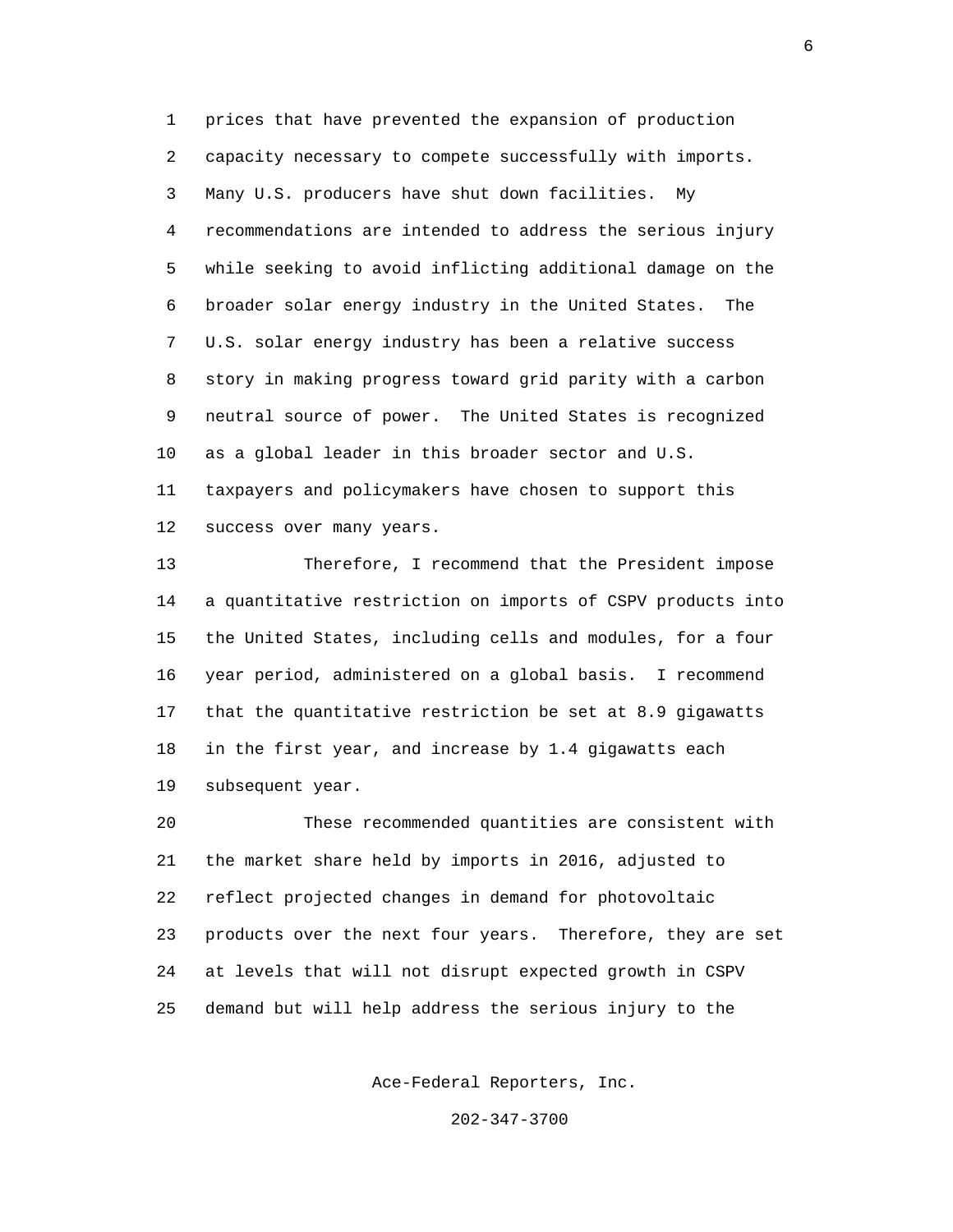1 domestic industry by preventing further surges in imports.

 2 In accordance with Section 1102 of the Trade 3 Agreement Act of 1979 and the President's authority in 4 section 203(a)(3)(F) of the Trade Act of 1974, I also 5 recommend that the President administer these quantitative 6 restrictions by selling import licenses at public auction 7 at a minimum price of one cent per watt.

 8 While U.S. firms and workers have been highly 9 successful in the broader solar energy industry, I note 10 that imports have accounted for nearly all CSPV products in 11 the U.S. market for many years. U.S. producers of CSPV 12 products have supplied very small quantities of these 13 products. Therefore, any tariff, tariff rate quota, or 14 quantitative restriction that significantly limits global 15 imports would lead to a substantial increase in prices, 16 suppressing demand for CSPV products in the United States. 17 Such a decline in demand would adversely affect the 18 hundreds of thousands of U.S. workers employed in 19 installing solar projects, manufacturing other equipment 20 used in CSPV installations, and providing a range of 21 services, including cutting-edge research and development, 22 in support of this market.

 23 I considered whether the two petitioners would 24 likely be able to compete successfully with imports after a 25 trade-restrictive action terminated. Neither petitioner

Ace-Federal Reporters, Inc.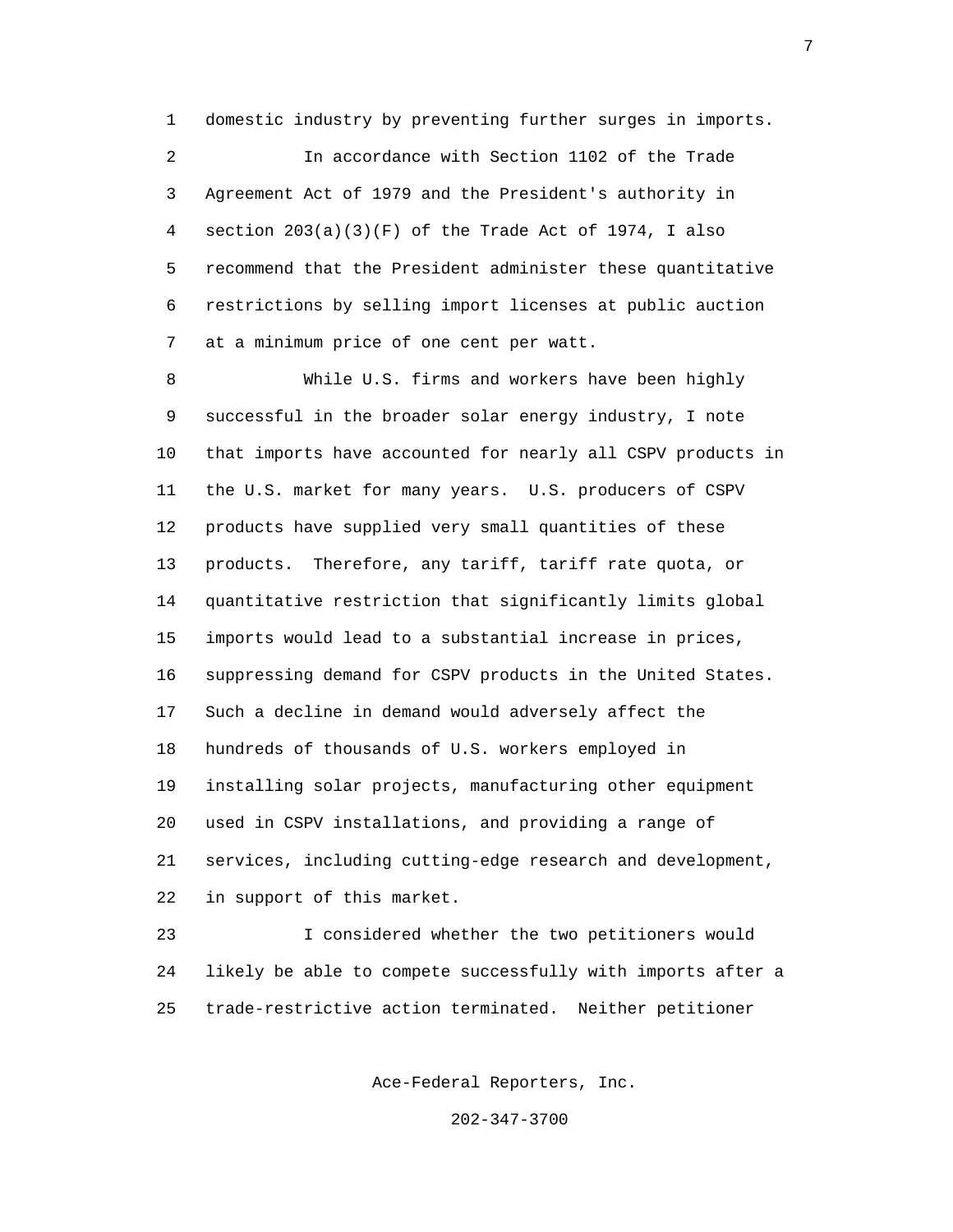1 provided an adjustment plan pursuant to Section 202(a)(4) 2 of the Trade Act. Although several domestic producers 3 provided commitments regarding actions they intend to take, 4 I am firmly of the view that damaging the domestic 5 consumers, installers, and manufacturers supporting CSPV 6 deployment is not an effective way to save the domestic 7 producers of CSPV products.

 8 The sale of import licenses in volumes that I 9 have recommended will likely generate U.S. government 10 revenue of at least \$89 million in the first year, and this 11 revenue would increase by at least \$14 million each year 12 thereafter. I recommend that the President, to the extent 13 permitted by law, authorize the use of funds equal to the 14 amount generated by import license auctions to provide 15 development assistance to domestic CSPV product 16 manufacturers for the duration of the remedy period, such 17 as through authorized programs at the Department of Energy 18 (DOE). DOE should build on its extensive experience both 19 good and bad, in supporting U.S. production.

 20 Resources directed to the domestic industry 21 should be devoted solely to investments in productive 22 pursuits related to CSPV product manufacturing, such as the 23 purchase and installation of production equipment, rehiring 24 of production workers, and research and development in 25 improved product technologies. These resources should be

Ace-Federal Reporters, Inc.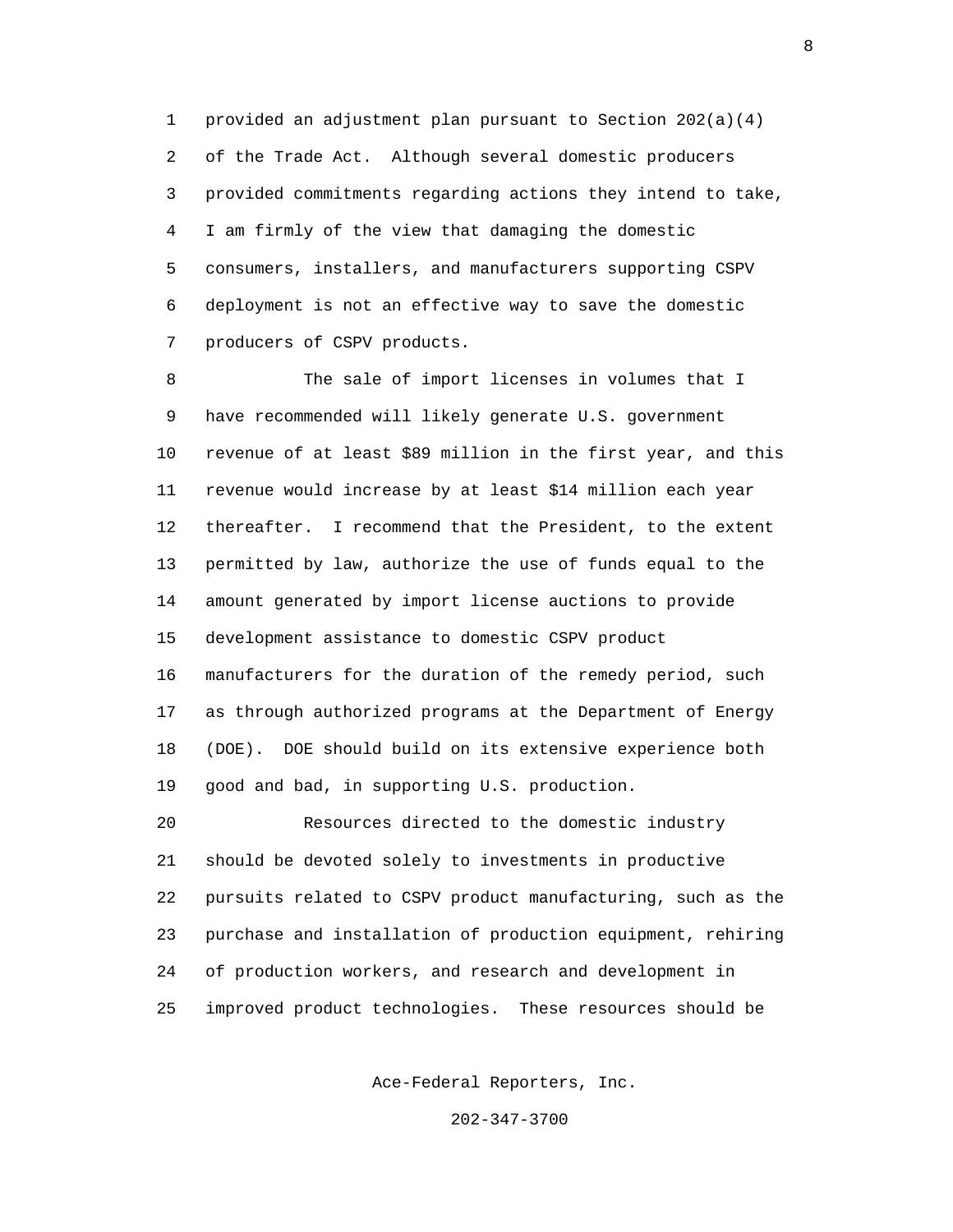1 provided in such a combination as to most effectively 2 facilitate efforts by the domestic industry to make a 3 positive adjustment.

 4 I also recommend that the President implement 5 other appropriate adjustment measures, including the 6 provision of trade adjustment assistance to workers and 7 firms provided by the Department of Labor and the U.S. 8 Department of Commerce.

 9 Finally I make recommendations on whether and how 10 the quantitative restrictions should apply to specific 11 countries under the implementing statutes of certain free 12 trade agreements and under statutory provisions related to 13 certain preferential trade programs.

 14 Due to time here, a more detailed explanation of 15 these recommendations will be made available right after 16 this meeting. So pursuant to the Trade Act, I'm 17 recommending that the President's actions that I determine 18 will have the best chance to address the serious injury and 19 will be most effective in facilitating the efforts of the 20 domestic industry to make a positive adjustment to import 21 competition, while providing greater economic and social 22 benefits than costs.

 23 MS. BELLAMY: Commissioner Williamson? 24 COMMISSIONER WILLIAMSON: Thank you. Pursuant 25 to Section 202(e) of the Trade Act of 1974, I recommend

Ace-Federal Reporters, Inc.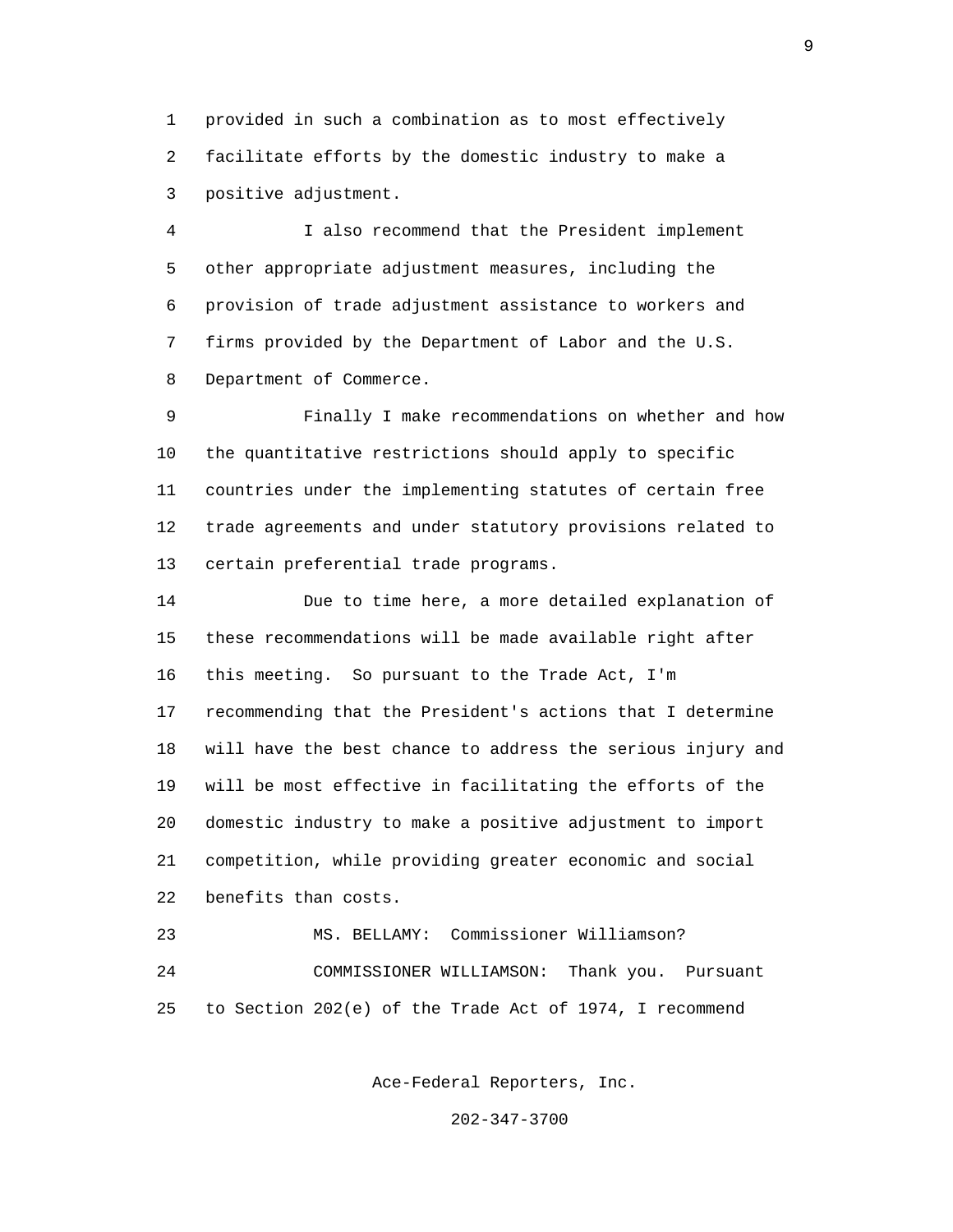1 that the President take the following actions, to address 2 the serious injury that I have found to the domestic 3 industry and to be most effective in facilitating the 4 efforts of the domestic industry to make a positive 5 adjustment to import competition.

 6 I recommend that for a four-period the President 7 impose: First, a tariff-rate quota on imports of 8 Crystalline Silicon Photovoltaic (CSPV) products in cell 9 form, and second, the President impose increased rates of 10 duty on imports of CSPV products in module form.

 11 For imports of CSPV products in cell form, I 12 recommend an additional 30 percent ad valorem tariff on 13 imports in excess of 1 gigawatt. In each subsequent year, 14 I recommend that this tariff rate decrease by five 15 percentage points and that the in-quota amount increase by 16 0.2 gigawatts. The rate of duty on in-quota CSPV products 17 in cell form will remain unchanged.

 18 For imports of CSPV products in module form, I 19 recommend an additional 30 percent ad valorem tariff, to be 20 phased down by five percentage points per year in each of 21 the subsequent years.

 22 Having made a negative finding with respect to 23 imports from Canada under section 311(a) of the North 24 American Free Trade Agreement Implementation Act, I 25 recommend that such imports be excluded from the above

Ace-Federal Reporters, Inc.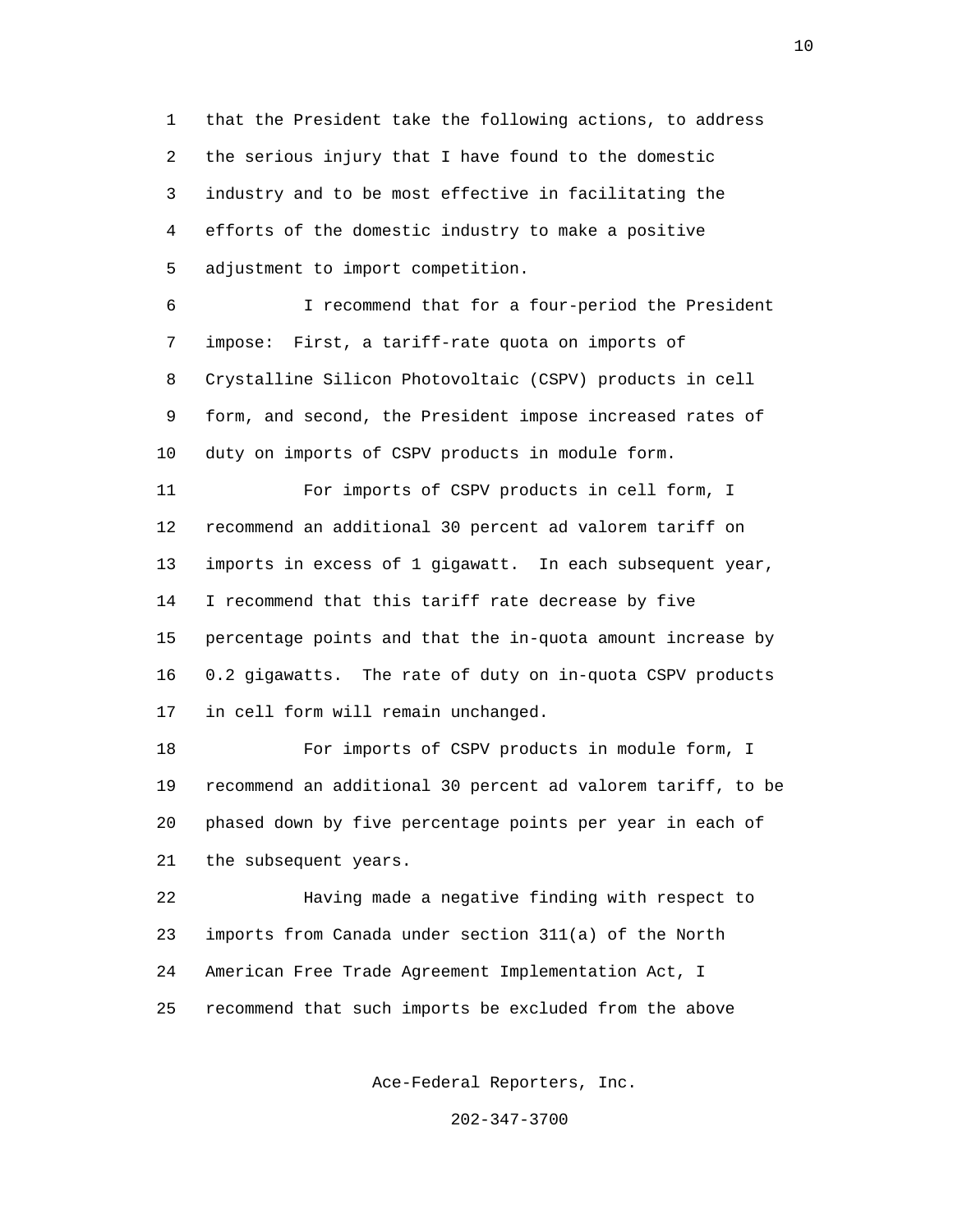1 tariff-rate quota and increased rates of duty.

 2 Further, I recommend that the above tariff-rate 3 quota and increased rates of duty not apply to imports from 4 the following countries with which the United States has 5 free trade agreements: Australia, Colombia, Costa Rica, 6 the Dominican Republic, El Salvador, Guatemala, Honduras, 7 Israel, Jordan, Nicaragua, Panama, Peru, and Singapore. I 8 also recommend that the tariff-rate quota and increased 9 rates of duty not apply to imports from the beneficiary 10 countries under the Caribbean Basin Economic Recovery Act. 11 I recommend that the President direct the United 12 States Department of Labor and the United States Department 13 of Commerce to provide expedited consideration of any 14 application for trade adjustment assistance for workers 15 and/or firms that are affected by subject imports. 16 I recommend the President's consideration of the 17 product exclusions requested by Respondents to which 18 Petitioners have not objected and have indicated they would 19 work to draft appropriate product-specific exclusions. 20 Finally, I recommend that the President also 21 consider any appropriate funding mechanisms that may 22 facilitate a positive adjustment to import competition. 23 Thank you. 24 MS. BELLAMY: Commissioner Schmidtlein? 25 COMMISSIONER SCHMIDTLEIN: I recommend to

Ace-Federal Reporters, Inc.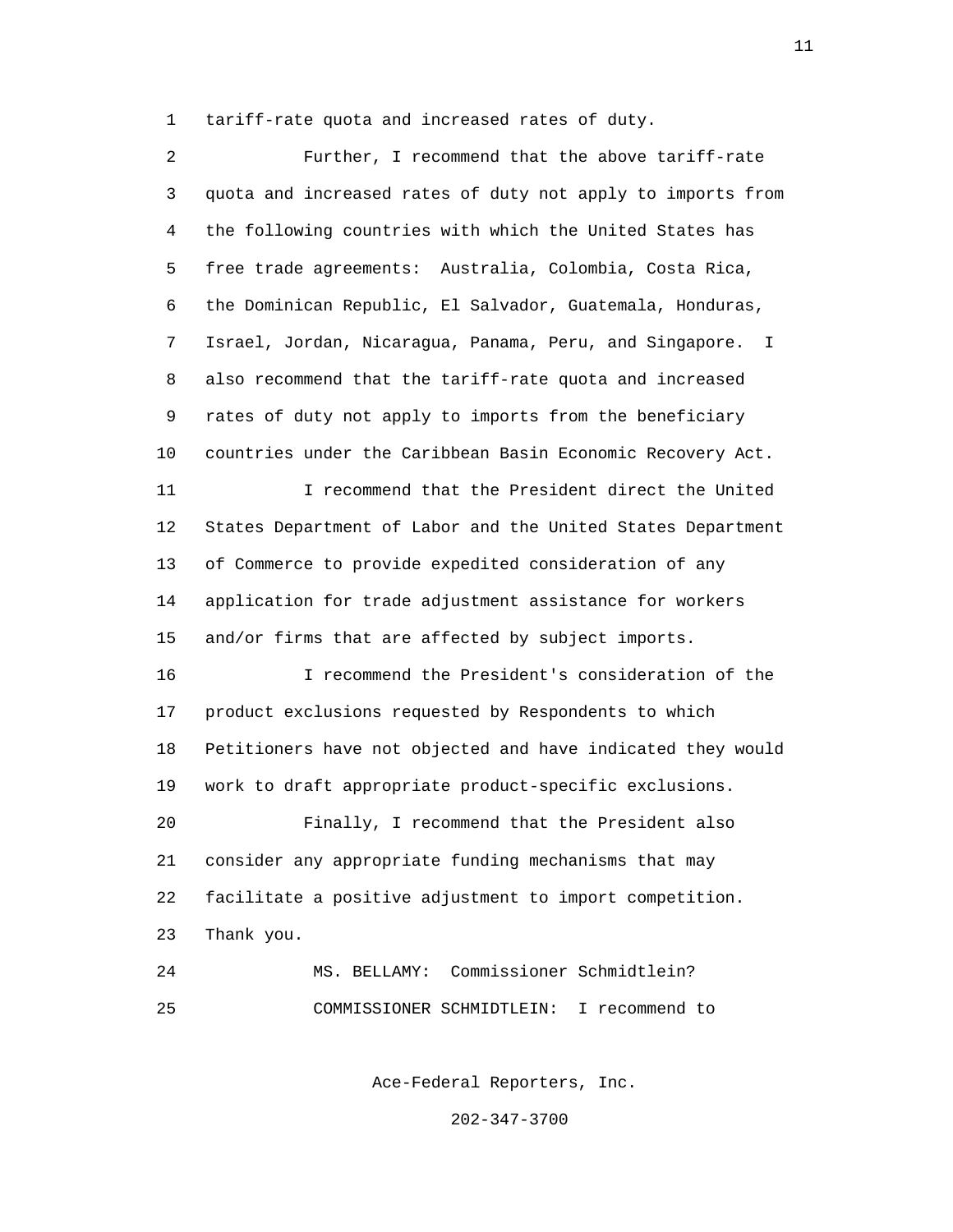1 the President the following actions: With regard to CSPV 2 cells, I recommend a tariff-rate quota with an in-quota 3 rate of 10 percent ad valorem, and an in-quota volume of .5 4 gigawatts. For U.S. imports of cells that exceed .5 5 gigawatt volume level, I recommend a tariff rate of 30 6 percent ad valorem.

7 **I** recommend that this tariff-rate quota be 8 implemented for four years and that the in-quota volume be 9 incrementally raised and the tariff rate incrementally 10 reduced during the Remedy period.

 11 With respect to CSPV modules, I recommend an ad 12 valorem tariff rate of 35 percent to be incrementally 13 reduced during the four-year Remedy period. I also 14 recommend and support that the President initiate 15 international negotiations to address the underlying cause 16 of the increase in imports of CSPV products and alleviate 17 the serious injury thereof.

 18 Having made findings that U.S. imports from 19 Australia, the CAFTA DR countries, Columbia, Israel, 20 Jordan, Panama, Peru, Singapore, and the beneficiary 21 countries under the Caribbean Basin Economic Recovery Act 22 were not a substantial cause of serious injury experienced 23 by the domestic industry, I recommend to the President that 24 U.S. imports from these countries be excluded from the 25 remedy.

Ace-Federal Reporters, Inc.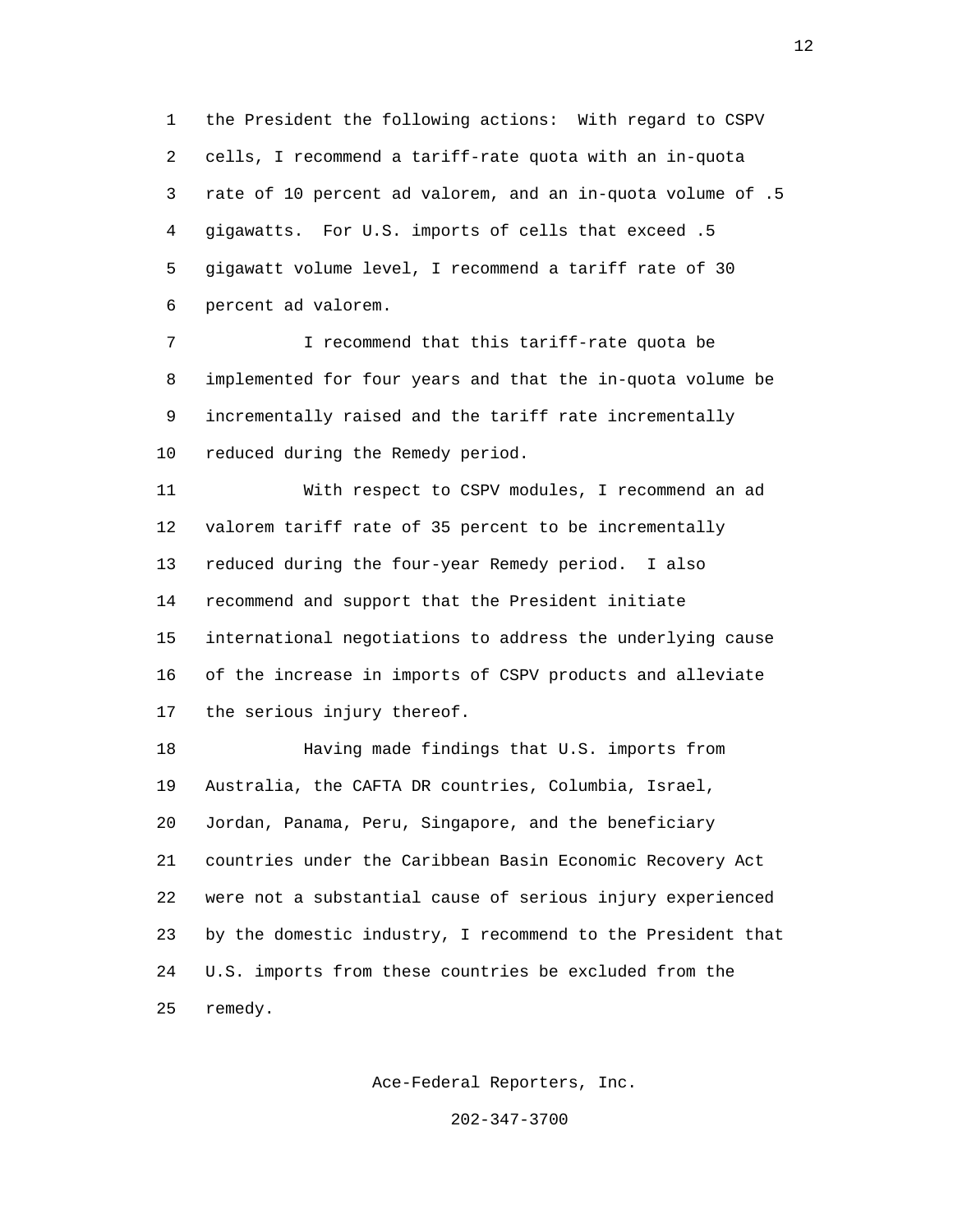1 Thank you.

 2 MS. BELLAMY: Commissioner Johanson? 3 COMMISSIONER JOHANSON: I concur with the Remedy 4 Recommendations of Commissioner Williamson. 5 MS. BELLAMY: Madam Chairman, Commissioners have 6 made their Remedy recommendations. 7 CHAIRMAN SCHMIDTLEIN: Thank you, Madam 8 Secretary. 9 Copies of the Commissioner's recommendations will 10 be available from the Secretary at the end of this meeting. 11 The Commission is currently scheduled to transmit its 12 report containing its injury determination, proposed 13 recommendations on Remedy, and views of the Commissioners 14 to the President by November 13, 2017. It will then be up 15 to the President to decide whether to impose a remedy and 16 what that remedy will be. 17 **I** want to thank the Staff again for all of your 18 outstanding work on this investigation. Seeing that 19 there's no other business before the Commission, this 20 meeting is adjourned. 21 (Whereupon the meeting was adjourned at 11:18 22 a.m.) 23 24 <u>25</u>

Ace-Federal Reporters, Inc.